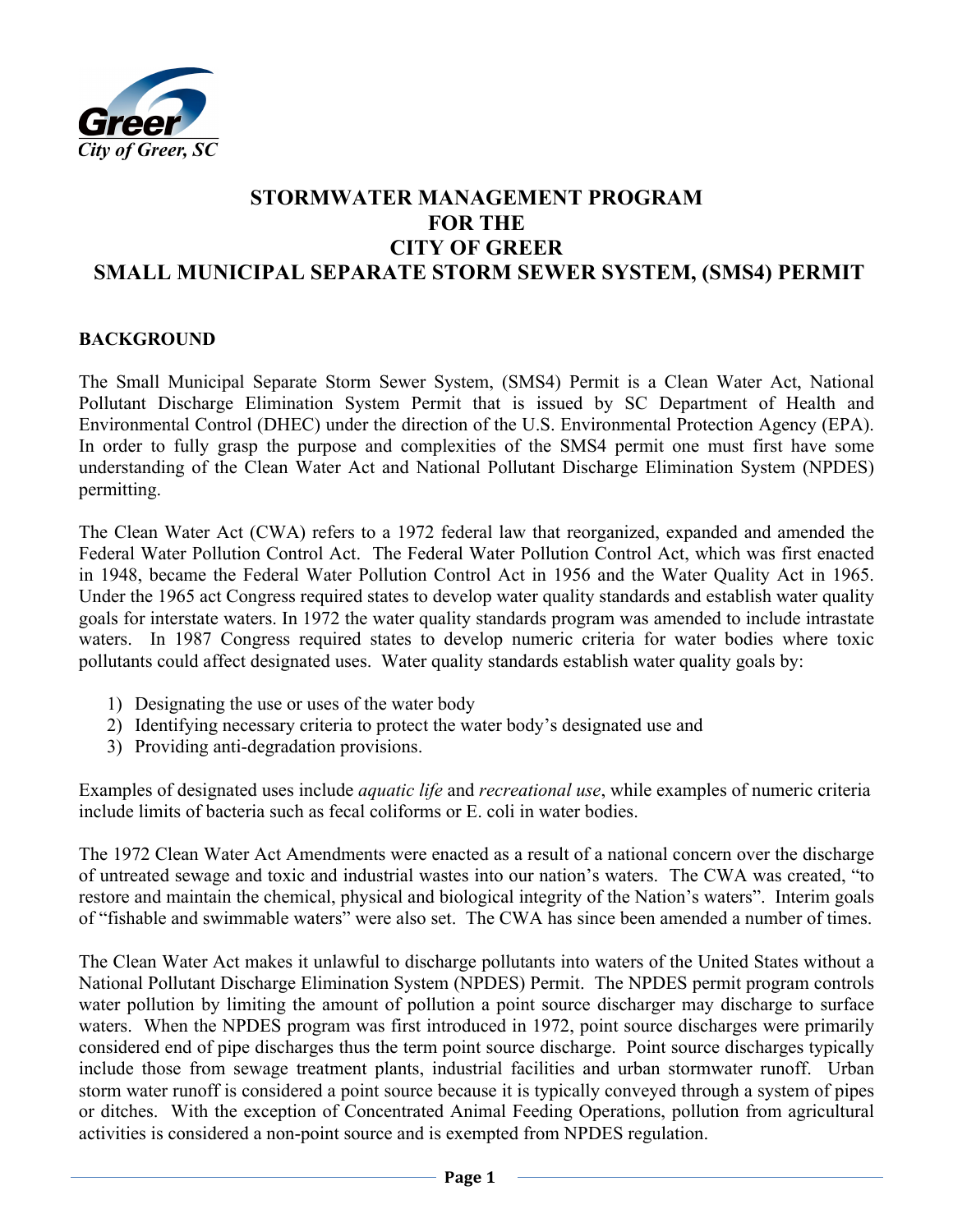According to EPA, stormwater runoff is our nation's most common cause of water pollution. Amendments to the Clean Water Act in 1987 required EPA to develop a program to address pollution from storm water runoff. Federal stormwater regulations were rolled out in two phases. Phase I which was issued in 1990 regulated stormwater discharges from:

- 1) Construction activities disturbing five acres of land or more,
- 2) Industrial facilities, and
- 3) Cities and counties with populations of 100,000 or more.

In 1999, Phase II expanded stormwater regulations to include:

- 1) Construction activities disturbing one acre of land or more,
- 2) Cities and counties not covered under Phase I and that are located in an "urbanized area" (as defined by the U.S. Census).
- 3) Small MS4s (SMS4s) located outside an urbanized area that the permitting authority (DHEC) designates, such as military bases.

SMS4 are required to design and implement a Stormwater Management Program that:

- 1) Reduces the discharge of pollutants to the "maximum extent practicable" (MEP),
- 2) Protects water quality, and
- 3) Satisfies appropriate water quality requirements of the CWA.

Stormwater Management Programs are required to implement six minimum control measures that are intended to result in a significant decrease in the discharge of pollutants to receiving water bodies. The six minimum control measures are:

- 1) *Public Education and Outreach*
- 2) *Public Participation/Involvement*
- 3) *Illicit Discharge Detection and Elimination*
- 4) *Construction Site Runoff Control*
- 5) *Post-construction Runoff Control*
- 6) *Pollution Prevention/Good Housekeeping*

EPA considers stormwater permitting to be an iterative process with each succeeding permit containing more requirements until water bodies are:

- 1) Fishable and swimmable, and
- 2) The chemical, physical and biological integrity of the nation's water have been restored and maintained.

The City of Greer is a Phase II SMS4; it first received its SMS4 permit in 2006. Its second SMS4 permit became effective on January 1, 2014. The new SMS4 permit can be found at:

http://www.cityofgreer.org/docs/BldgDevStandards/stormwater/Final\_SMS4\_Permit.pdf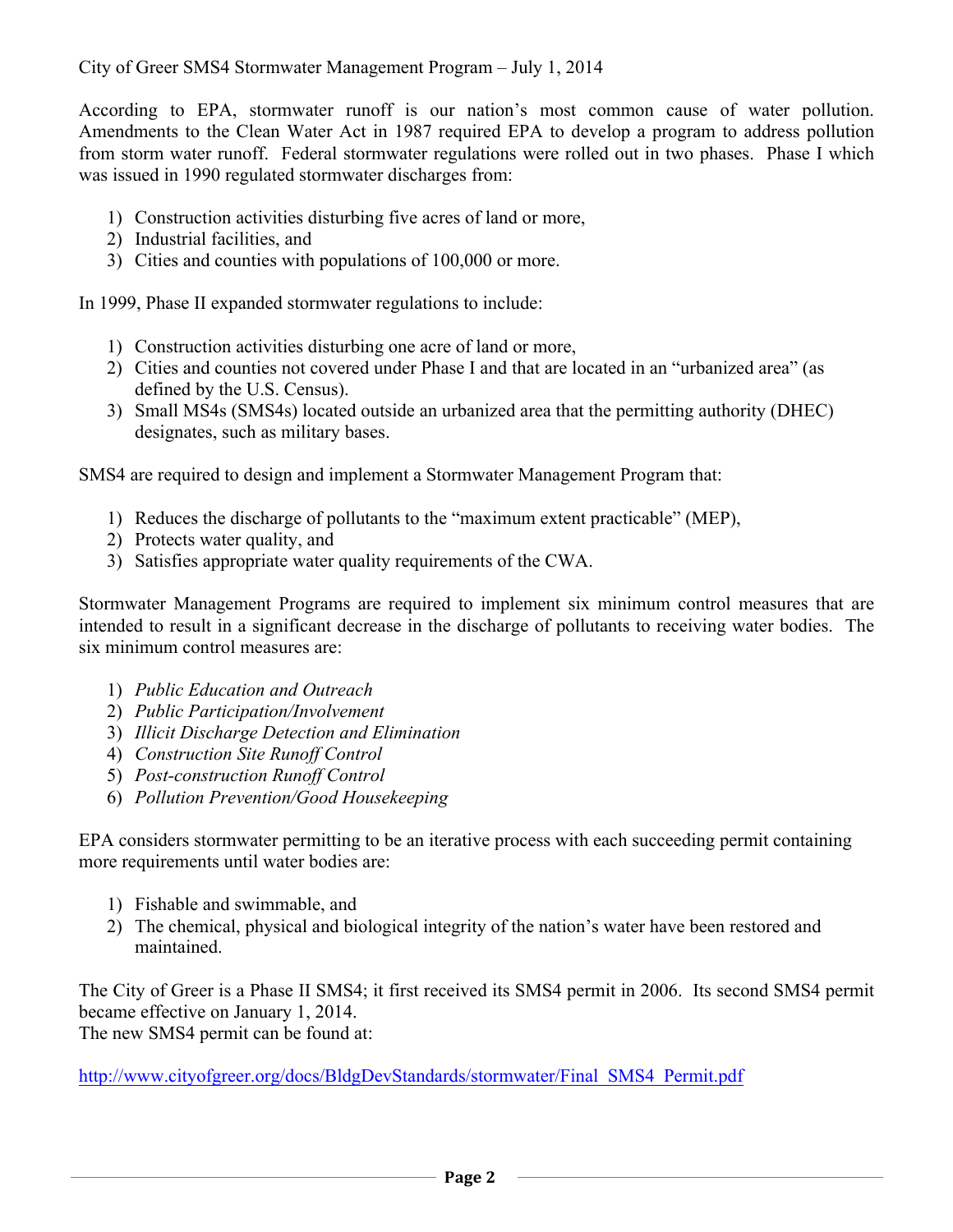## **FUNDING**

MS4 stormwater permit requirements are an unfunded federal mandate. Therefore, MS4s must develop their own funding mechanism to develop and implement permit required programs. Many MS4s have established a *stormwater utility* in order to generate the necessary funds to comply with this expensive program. In 2004 the City of Greer passed a Stormwater Management Fee ordinance (see link to the ordinance in the section below) and established a stormwater utility.

Stormwater fees are assessed by parcel number for properties located within the City of Greer. Developed residential, duplexes, undeveloped residential, agricultural, and undeveloped non-residential properties are charged the base fee of \$21.60 per parcel. Developed non-residential properties are charged \$21.60 for every 2,500 square feet of impervious area. Impervious area means hard surfaces such as rooftops, parking lots, asphalt, concrete, etc. that stormwater cannot soak into thus allowing the stormwater and its pollutants to wash into the storm sewer system. Runoff from impervious surfaces creates a heavier load on the storm sewer system and the water bodies to which it discharges.

Greer's MS4 funding is also supplemented by the Engineering/Stormwater Plan Review/Inspection Fee (see City of Greer Code of Ordinances Section 14-12). Although the Plan Review/Inspection Fee is placed in the city's general fund, it is also used to assist with Stormwater Division expenses.

## **ELIGIBILITY**

Under the SMS4 permit the City of Greer is permitted to discharge its storm water to waters of the State or waters of the U.S. provided they are comprised entirely of storm water or allowable non-stormwater discharges provided they are not a substantial contributor of pollutants.

#### *Allowable Non-stormwater Discharges*

- a) Water line flushing
- b) Landscape irrigation
- c) Diverted stream flows
- d) Rising ground waters
- e) Uncontaminated ground water infiltration
- f) Uncontaminated pumped ground water
- g) Discharge from potable water sources
- h) Foundation drains
- i) Air conditioning condensate
- j) Irrigation water ( not consisting of treated, or untreated wastewater)
- k) Springs
- l) Water from crawl space pumps
- m) Footing drains
- n) Lawn watering
- o) Individual residential car washing
- p) Natural flows from riparian habitats and wetlands
- q) De-chlorinated swimming pool discharges
- r) Street wash water
- s) Discharges or flows from firefighting activities

Limitations on permit coverage can be found in Section 1.3 of the new SMS4 permit: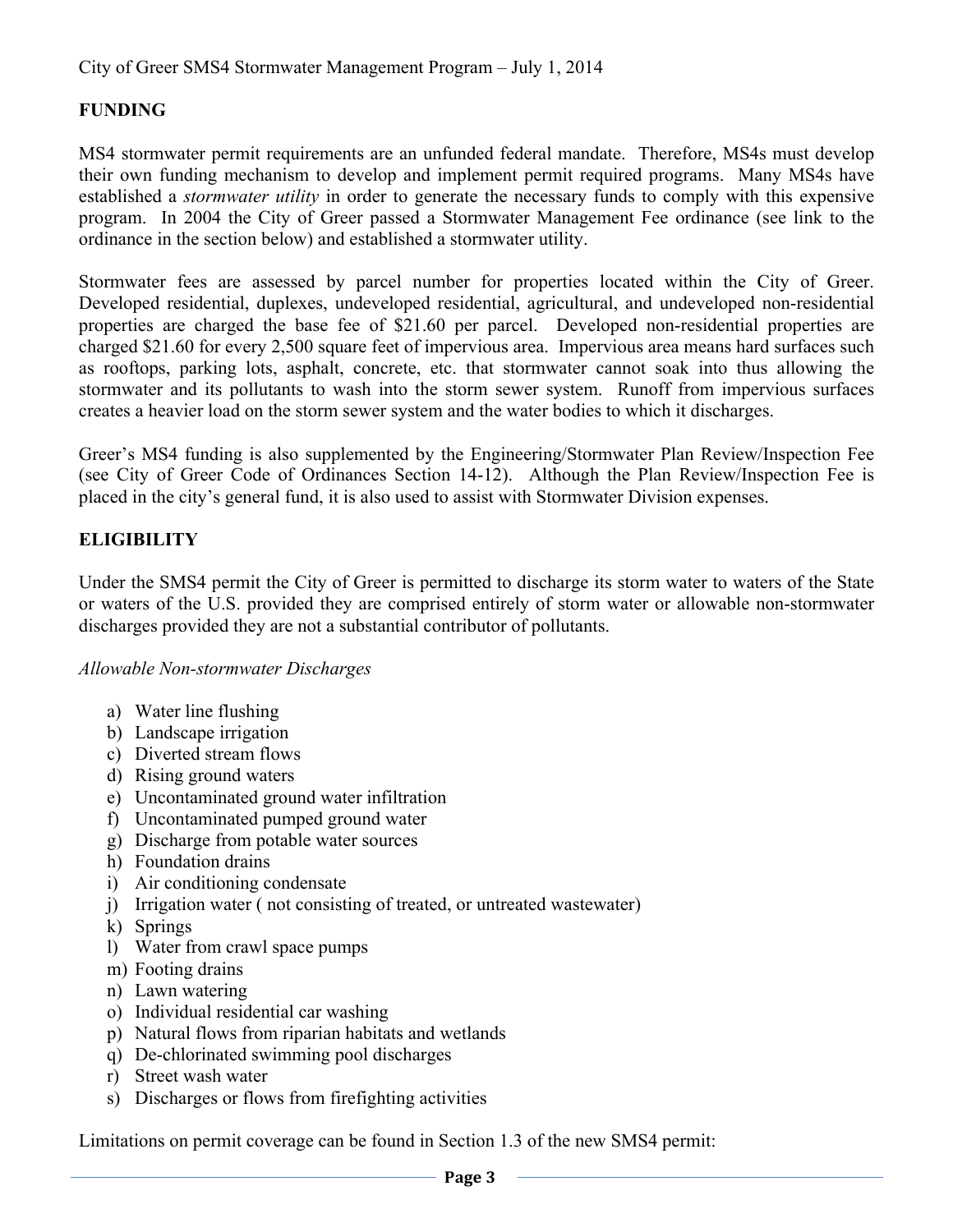http://www.cityofgreer.org/docs/BldgDevStandards/stormwater/Final\_SMS4\_Permit.pdf

Section 1.3 of the permit also gives DHEC the authority to limit or prohibit discharges of storm water that could result or contribute to violations of water quality standards.

### **STORMWATER DISCHARGES TO SENSITIVE WATERS**

The City of Greer discharges some stormwater to water bodies determined by DHEC to be sensitive because they are either located in a Source Water Protection Area, have been listed on the 303(d) List of Impaired Waters, or have been issued a Total Maximum Daily Load (TMDL) for fecal coliforms/E. coli. Because some stormwater discharges from the City discharge to streams for which TMDLs have been developed, the City of Greer is required to develop a TMDL Stormwater Discharge Monitoring and Assessment plan by January 1, 2015. The stormwater monitoring plan must be implemented by July 1, 2015 and a TMDL Implementation Plan must be submitted to DHEC by January 1, 2016. The purpose of the TMDL Implementation Plan is to achieve pollutant load reduction identified by DHEC in the TMDL. TMDL reduction is to be achieved by structural and/or nonstructural Best Management Practices (BMPs).

A TMDL for fecal coliforms has been issued for Suber Branch at Suber Mill Road and the Enoree River at Gibbs Shoal Road. Since stormwater from some areas of Greer discharges into these water bodies we are required to develop and implement a stormwater monitoring and assessment plan for these waters.

The entire Enoree River Basin TMDL can be found at: http://www.scdhec.gov/HomeAndEnvironment/Docs/tmdl\_enoree\_fc.pdf

The water quality monitoring station at Suber Branch and Suber Mill Road is also listed on the most recent 303(d) List of Impaired Waters. It is biologically impaired. For impaired water bodies for which no TMDL has been assigned, water quality protection will be provided through BMP applications conducted through implementation of the minimum control measures listed in Section 4.2 of the new SMS4 permit.

The 2012 (most recent) 303(d) List of Impaired Waters in South Carolina can be found at:

http://www.scdhec.gov/HomeAndEnvironment/Docs/tmdl\_12-303d.pdf

The table below depicts TMDL and 303(d) water quality monitoring stations located in the City of Greer or within one mile of the city limits into which some stormwater from the City of Greer discharges. Source Water Protection Area water quality monitoring stations are also depicted.

| <b>STREAM NAME</b>             | <b>WOMS</b>                                                                        | Impairment(s) and/or $TMDL$ |
|--------------------------------|------------------------------------------------------------------------------------|-----------------------------|
| Suber Branch                   | $B-192$                                                                            | Bio and TMDL for fecal      |
|                                |                                                                                    | coliforms                   |
| <b>Enoree River</b>            | <b>BE-015</b>                                                                      | TMDL for fecal coliforms    |
| Lake Robinson (source water)   | RL 06449, RL 06445, RL 07021,<br>RL 09085, RL 07029, RL 02321,<br>CL 100, RL 07013 | No impairments or TMDLs     |
| Lake Cunningham (source water) | RL 10107, B-341                                                                    | No impairments or TMDLs     |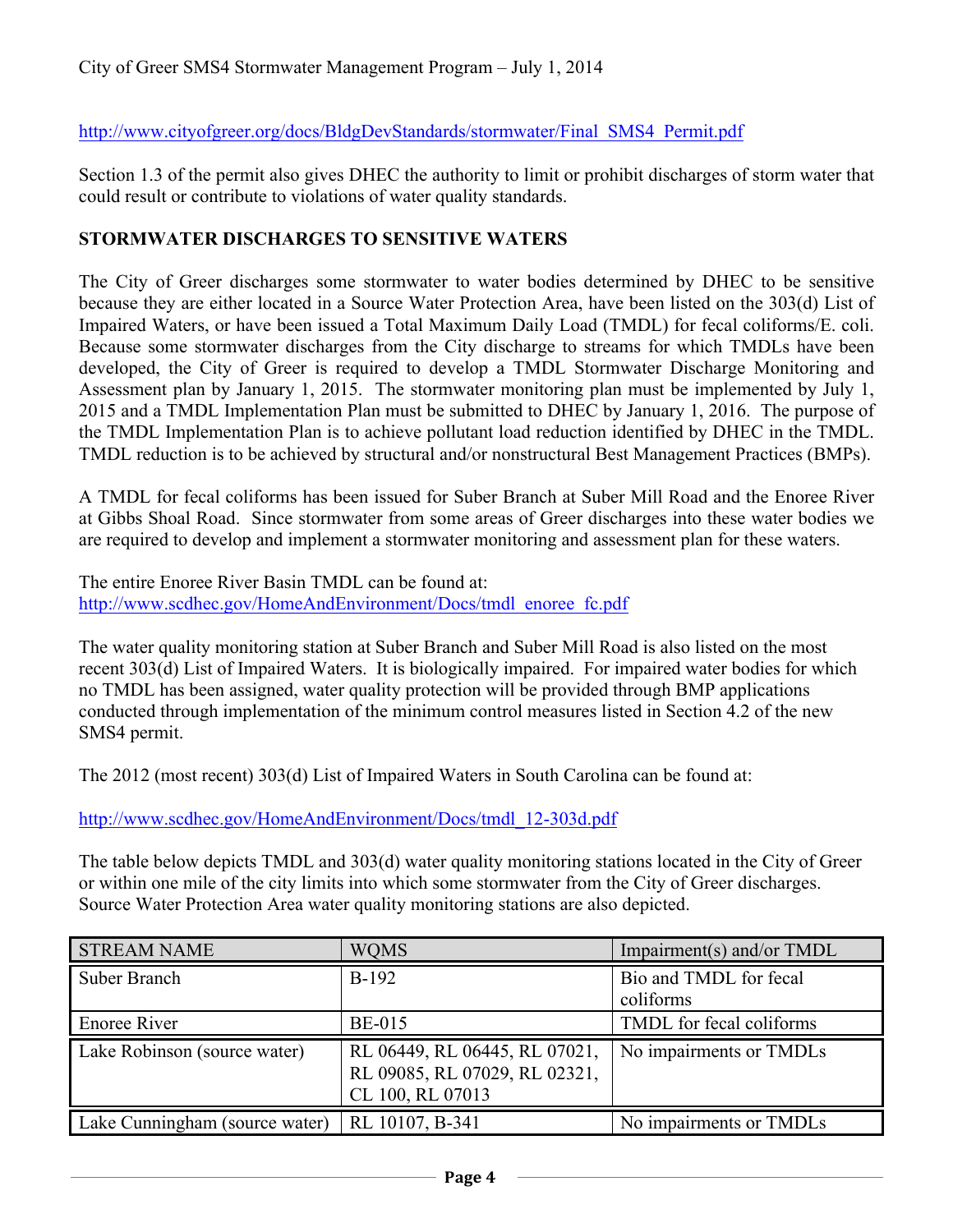### **ORDINANCES**

City of Greer ordinances relating to storm water can be found at the link below:

**http://www.cityofgreer.org/departments/stormwater\_ordinances.php**

Each ordinance contains a section on the appeal process.

#### **LEGAL AUTHORITY**

By January 1, 2015 and pursuant to Section 4.1.4 of the new SMS4 permit the City of Greer is required to provide for the legal authority for the City to implement and enforce the Storm Water Management Program. City staff believes that the existing ordinances already meet the requirements of Section 4.1.4 however the City Attorney will review the existing ordinances for compliance with the new permit requirements prior to the January 1, 2015 deadline. The required certification of legal authority will be placed in Appendix I.

### **ENFORCEMENT MEASURES AND TRACKING**

Section 4.1.5 of the new SMS4 permit requires an Enforcement Response Plan, enforcement tracking and recidivism reduction of violators. The current City of Greer Enforcement Response Plan can be found in Appendix II.

#### **MINIMUM CONTROL MEASURE I – Public Education and Outreach on Storm Water Impacts**

#### **Responsible SMS4 Employee –** Stormwater Engineer

Permit requirements for this minimum control measure are found in Permit Section 4.2.1. In summary the City is to identify and analyze pollutants of concern within our watershed area(s). Next the City must implement a planning process that defines the goals and objectives of the Public Education and Outreach program as they relate to at least three high priority community issues with the potential to decrease the pollutant of concerns effect on water quality. We must identify the target audiences, create an appropriate message, develop an education campaign, assess and evaluate the program. This program must also include short and long term goals to increase awareness and effect behavior change to the MEP. The three pollutants of concern selected are as follows.

#### Pollutant of Concern #1 – *Illegal Dumping of Hazardous Materials*

Target Audience – General Public

Goal – Eliminate Dumping of Hazardous Materials into the MS4.

Short Term Goal – Increase the public's awareness of the problem of hazardous material dumping through educational campaigns and materials.

Long Term Goal – Enlist the public's help by requesting they report suspect hazardous material dumping activity.

Measureable Goals – Track information distributed and complaints received.

Pollutant of Concern #2 – *Litter and Debris*

Target Audience – General Public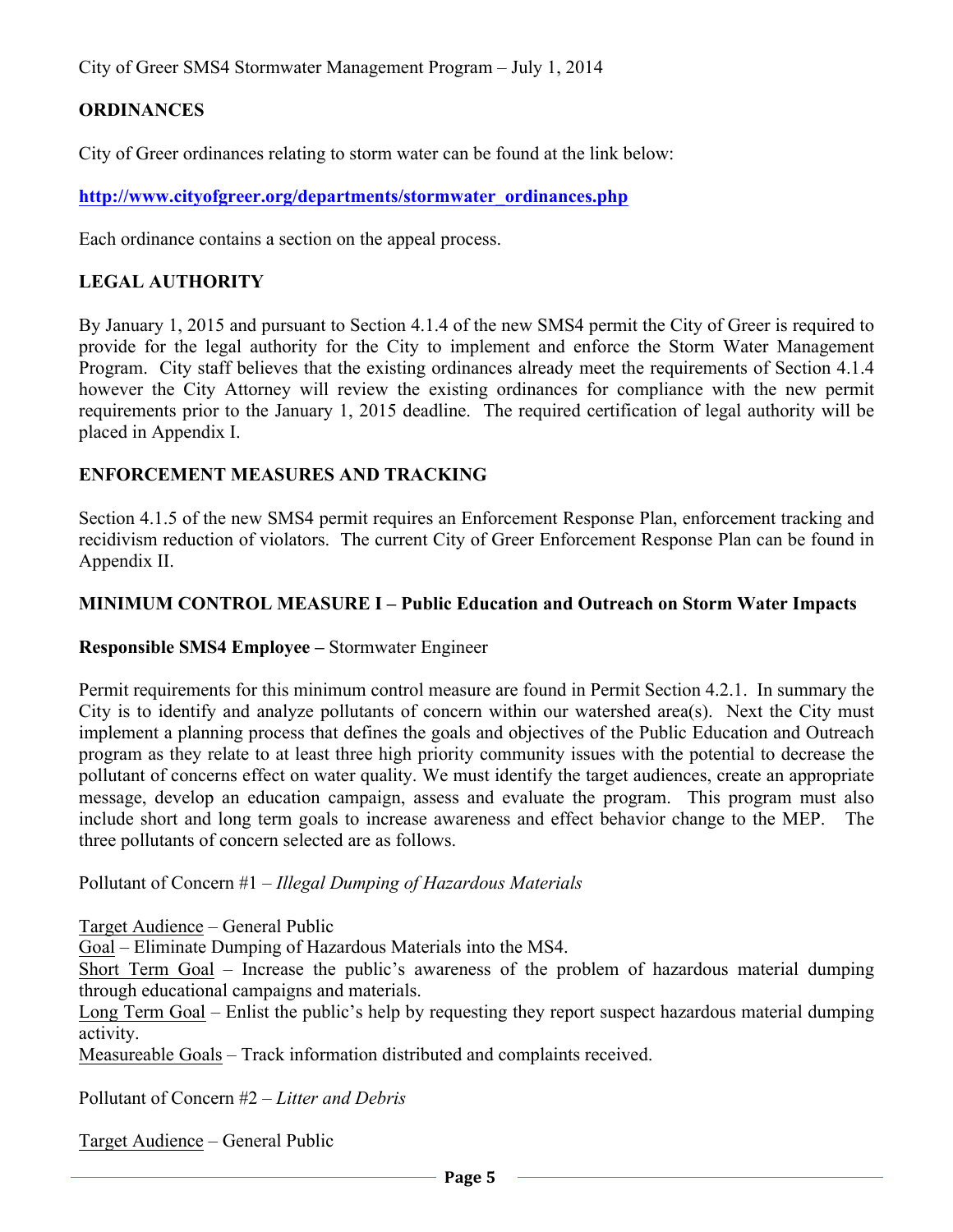Goal – Minimize littering to prevent it from being washed into storm drains and stormwater conveyances Short Term Goal – Increase the public's awareness that when litter, debris and food waste are washed into our storm drains and stormwater conveyances they can then enter our streams, lakes and rivers. Encourage the public to recycle materials where possible and to properly dispose of the remaining waste.

Long Term Goal – Through increased public awareness of the problems litter and debris pose when they enter the stormwater conveyance system increase, the recycling and proper disposal of litter, debris and food waste to the MEP.

Measurable Goals – Keep track of information distributed, Number of Adopt a Road team(s) and members, and assessment of quantities of litter and debris collected.

Pollutant of Concern #3 – *Bacteria and Waste from Restaurant/Food Service Dumpster and Grease Container Areas*

Target Audience – Restaurant/Food Service Establishments

Goal – Minimize contaminated stormwater runoff from dumpster areas.

Short Term Goal – Collect stormwater samples from a variety of dumpster/grease container areas. If runoff contains high bacteria concentration as expected, implement an education program on keeping these areas clean using kitty litter to clean up liquids, frequently picking up litter, closing dumpster lids to keep out rainwater, using self-contained dumpsters or discharging contained runoff to sanitary sewer.

Long Term Goal – Minimize the bacteria and pollutants discharged from dumpster and grease container areas to the MEP by implementing dumpster/grease container good housekeeping methods listed above. Clean dumpster areas also reduce fecal coliform bacteria by discouraging vermin.

Measurable Goals – Assess for increase in clean dumpster areas; reduction in bacteria and pollutants. Require installation of improved BMPS in new development/ redevelopment projects.

#### **MINIMUM CONTROL MEASURE II – Public Involvement/Participation**

#### **Responsible SMS4 Employee –** Stormwater Engineer

Permit requirements for this minimum control measure are found in Section 4.2.2 in the new SMS4 permit. The City is required to involve the public in the planning and implementation of activities related to the development and implementation of the Stormwater Management Program. Planned public involvement and participation activities are:

*Stormwater Management Program* – The *Stormwater Management Program* will be submitted to city council for review and approval. After first reading by council it will be placed on the website for public review and comment. Once final it will be permanently posted on the city's stormwater website.

Goal – Develop and implement the Stormwater Management Program.

Short Term Goal – Submit to DHEC, City Council and website for comments.

Measureable Goal - The comments and number of hits on the website will be recorded.

*Adopt a Road Clean-ups* – Encourage and support Adopt a Road Clean-ups so that litter and debris removed from the road are intercepted before it can enter our streams, lakes and rivers.

Goal – Reduce litter and debris occurrence in our streams, lakes and rivers through Adopt a Road clean-ups.

Short Term Goal – Encourage, support and increase the number of Adopt a Road Clean-ups.

Long Term Goal – Collect litter and debris in drainage areas along the road before it can be deposited in our streams, lakes and rivers.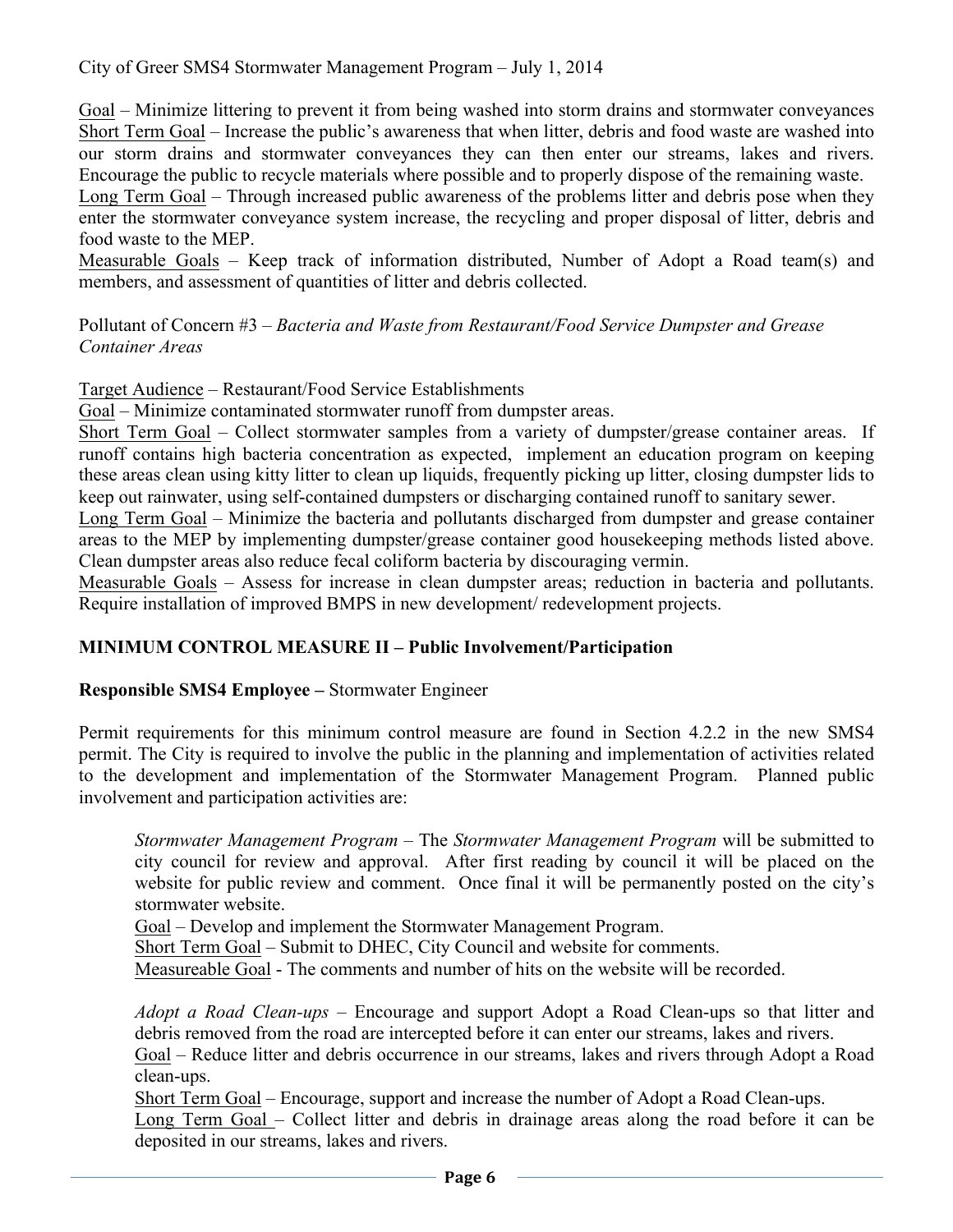Measureable Goal *–* Before and after photographs will be taken of the clean-up areas. At the end of each clean-up estimates of quantities collected will be obtained.

*Friends of Lake Robinson (FOLR) Day of Celebration* – FOLR Board members spend several months each year planning the annual Day of Celebration. The Day of Celebration has an environmental education theme with educational booths by Friends of Lake Robinson, City of Greer, Greenville County Stormwater, Greenville County Soil and Water, Spartanburg County Stormwater, Audubon Society, Greenville County Bookmobile, Greenville Animal Care, Greer CPW, Every Drop Counts, Native Plant Society, Clemson Extension, Spartanburg Beekeepers Association, Trees Greenville, Sunrift Adventures, Wildlife Rehab of Greenville, etc. Lake Robinson is a drinking water supply lake.

Goal The focus of the Day is to celebrate the way of life in the Lake Robinson community and learn how to take care of the precious resources there.

Short Term and Long Term Goal – Increase the public's knowledge base of the environment and provide them with information on how to take care of it.

Measureable Goal *–* Estimates of the number of people in attendance will be obtained. Evaluations by booth participants will also be collected.

### **MINIMUM CONTROL MEASURE III – Illicit Discharge Detection and Elimination (IDDE)**

### **Responsible SMS4 Employees –**

City Engineer - Items 1 through 5 Director of Public Services – Items 4 and 5 Stormwater Engineer - Items 5, 6 and 7 Nuisance Abatement Officer - Item 5 for residential sewer laterals and commercial building drains.

The requirements for this minimum control measure are found in Permit Section 4.2.3. The city is required to develop, implement and enforce a program to detect, investigate and eliminate illicit discharges into the SMS4. Elements of this program are as follows:

- 1) Storm Sewer System Map The map is complete and is updated with each new development project. The next step is to place it as a layer on the city's GIS system.
- 2) Identification of Priority Areas Priority areas include the downtown area, Victor Mill, and older commercial areas along Wade Hampton Blvd. These areas have been identified because they are the oldest areas in Greer and thus have the greatest frequency and potential for cross connections and illicit discharges. The priority area will be updated annually to reflect changing priorities and be available for review by the permitting agency.
- 3) Field Screening to detect illicit discharges A field screening procedure which can be found in Appendix III. However since this procedure was written and used the City of Greer has purchased a camera system and just recently purchased a locator attachment. Using the camera and locator will be much more cost effective as one can see where illicit connections are actually tied into the system. Pipe integrity and catch basins can be inspected at the same time. Written procedures are under development for the camera and locator system.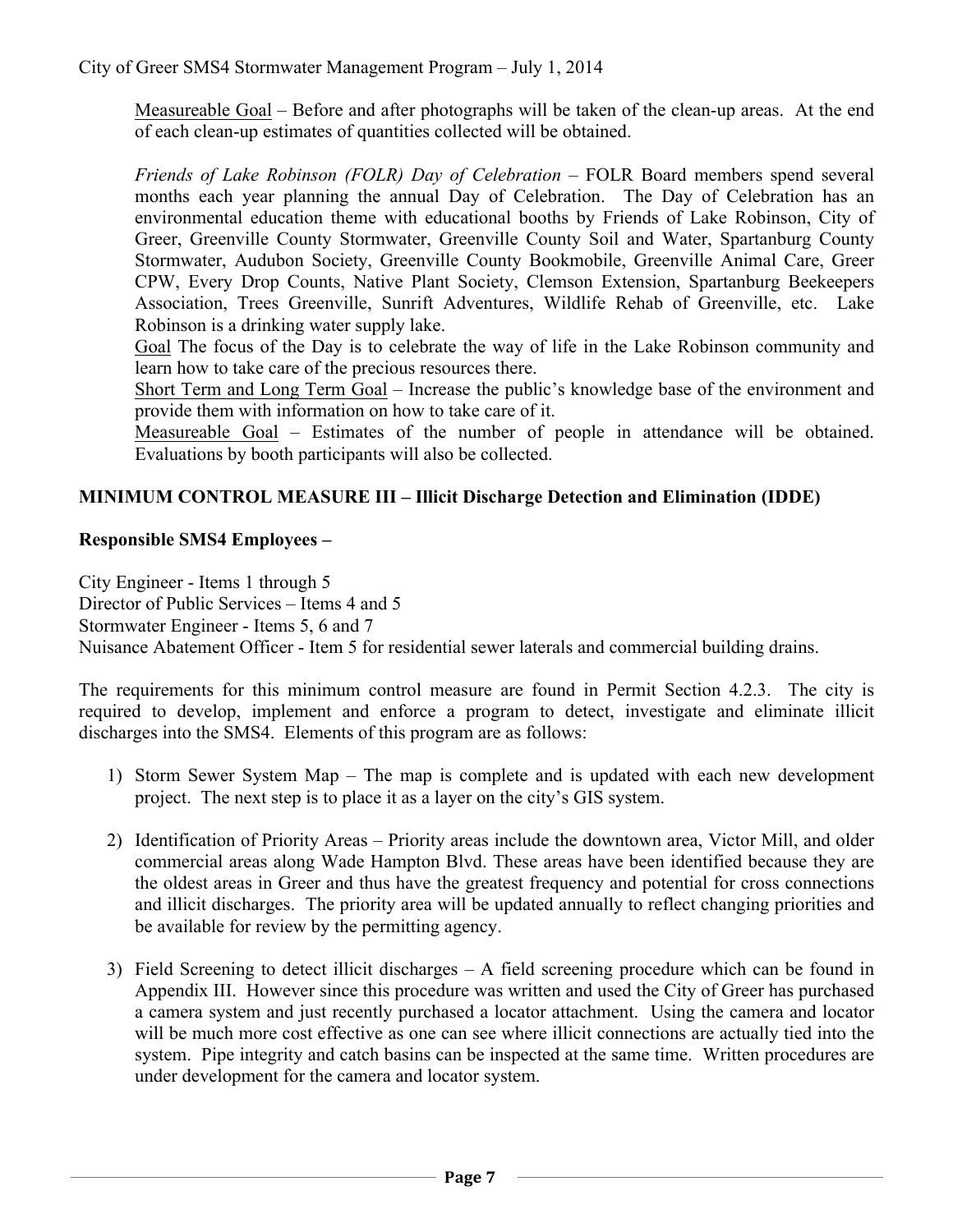- 4) Minimum Investigation Requirements After becoming aware of an illicit discharge, the city is required by the permit to initiate an investigation to identify and locate the source of any continuous or intermittent non-stormwater discharge within the following timeframes:
	- a) Illicit discharges believed to be an immediate threat to human health and the environment must be reported to SC DHEC Emergency Response at 1-888-481-0125 immediately.
	- b) Illicit discharges suspected of being sanitary sewage and/or significantly contaminated must be considered high priority and are addressed according to that outlined in Appendix III.
	- c) Investigations of illicit discharges suspected of being cooling water, wash water or natural flows may be delayed until after high priority discharges are investigated.
	- d) The illicit discharge investigation must include documentation of the date observed, results of the investigation, any follow-up investigation and the date the investigation was closed.
	- e) The City of Greer is required to determine and document through their investigations the source of all documented illicit discharges. If the source of the illicit discharge is found to be a suspected non-compliance with an NPDES permit, the appropriate SCDHEC Regional Office must be notified.
	- f) If an illicit discharge is found, but within six (6) months of the beginning of the investigation neither the source nor the same non-stormwater discharge has been identified/observed, then the City of Greer will maintain written documentation for review by the permitting authority.
	- g) Where the discharge is intermittent, the City of Greer must document three separate attempts to observe the discharge when it was flowing. The city must maintain written documentation for review by SC DHEC.
- 5) Corrective Action to Eliminate Illicit Discharges Once the source of the discharge has been determined the City of Greer will follow the procedure outlined in the Storm Sewer System Illicit Discharge and Connection Ordinance or the International Building Code where applicable. Once corrected, per Section 4.2.3.2.7 c of the permit, the city must conduct and document a follow up investigation to verify that the discharge has been eliminated.
- 6) Public Reporting Mechanism We are currently working on a written spill/dumping procedure and reporting mechanism for both the public and staff to report illicit discharges.
- 7) Employee Training In addition, Annual Stormwater Training and training records will be updated as needed to incorporate illicit discharge requirements.

### **MINIMUM CONTROL MEASURE IV – Construction Site Storm Water Runoff Control**

### **Responsible SMS4 Employees –**

Stormwater Engineer **–** Items 1, 2, 3, 4, 5, 7 & 9a. Stormwater Inspector – Items 2 (inspections), 3 (maintenance inspections), 6  $\&$  7. Various City of Greer Staff – Item 9b.

Per Permit Section 4.2.4 the City must continue developing, implementing, and enforcing a program to reduce pollutants in storm water runoff to their regulated SMS4 from construction activity. Written procedures for implementing this program can be found in Appendix IV. The link to Greer's Stormwater Management and Sedimentation and Erosion Control Ordinance can be found above under the Ordinance heading. The ordinance automatically incorporates by reference much of DHEC Regulation 72-300 and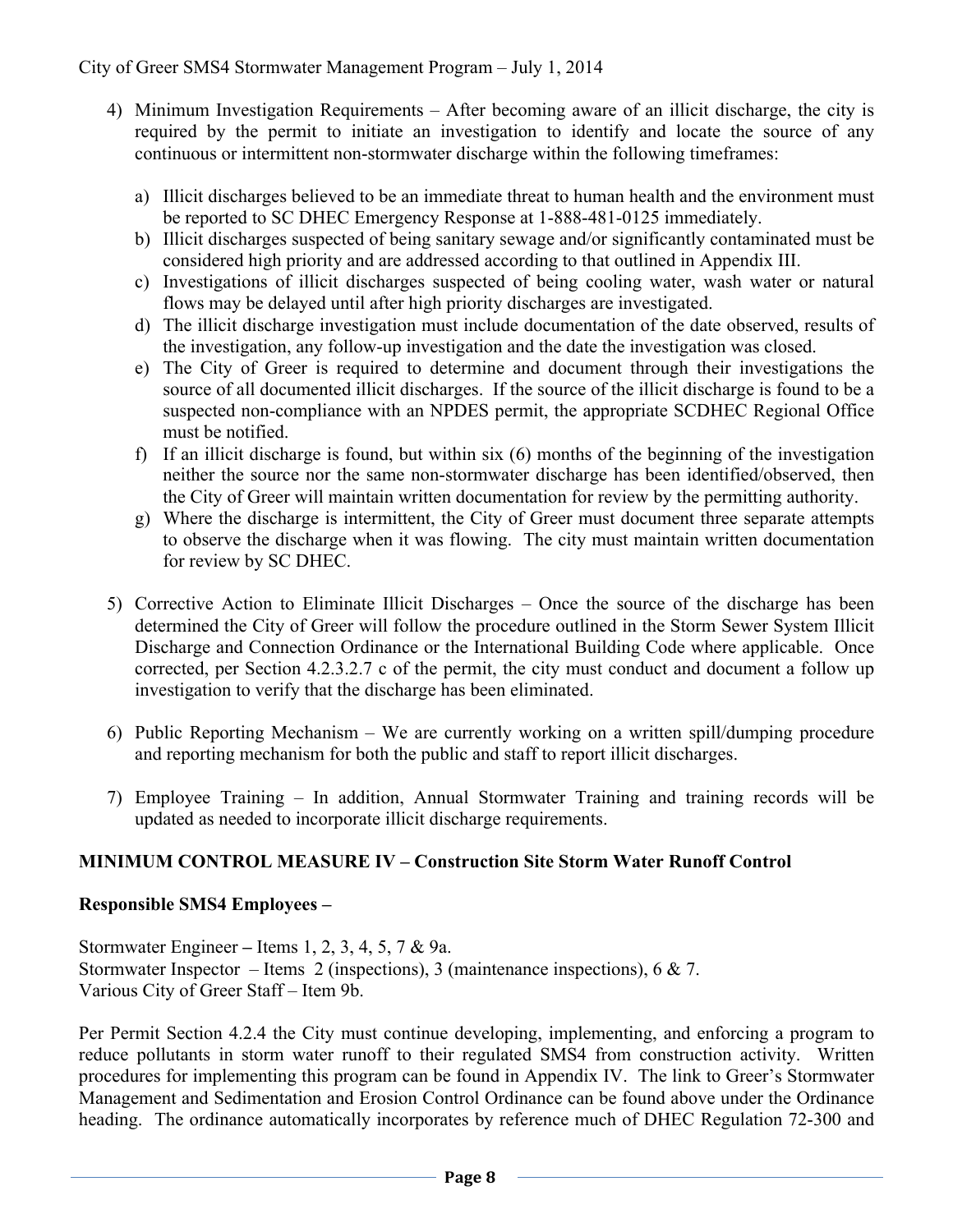the most recent version of the DHEC NPDES General Permit for Stormwater Discharges from Construction Activities. Specific requirements for this control measure are:

1) Regulatory Control Program, *Section 4.2.4.4.1 of the permit requires an ordinance or other regulatory mechanism to require sediment and erosion controls as well as sanctions to ensure compliance, to the extent allowable by State or local law.* – The City of Greer uses ordinances for regulatory control. It enacted the Stormwater Management and Soil Erosion and Sedimentation Control ordinance in 2007. Since the ordinance automatically incorporates by reference the most recent SC NPDES General Permit for Stormwater Discharges from Construction Activities and most of SCDHEC Regulation 72-300 city staff believe that it will meet the requirements of the new SMS4 permit.

This is an ongoing BMP that was effective 9/1/2007.

2) Erosion and Sediment Control BMPs, *Section 4.2.4.4.2 of the permit requires construction site operators to implement erosion and sediment controls and soil stabilization practices on construction sites.* - The City of Greer's Stormwater Management and Soil Erosion and Sedimentation Control ordinance requires submission of Sediment and Erosion Control Plans for an Engineering/Stormwater Plan Review. Once plans are accepted by the City of Greer and a stormwater permit has been obtained, a City grading permit can be issued. Permittees, copermittees and the design engineer must attend a pre-construction meeting administered by the City Stormwater Department. At the end of the meeting a City grading permit is issued. Construction site operators are required to follow the "Review Complete" plans that were designed by the engineer of record and reviewed by the City of Greer. These plans provide erosion and sediment controls and stabilization practices consistent with the requirements of the SCDHEC regulations and permits mentioned above and City of Greer ordinances. Once sediment and erosion controls are in place, the plans include a requirement for the construction site operator to contact City Stormwater Inspector for a sediment and erosion control inspection once sediment and erosion controls are in place. Implementation of the plan is tracked by the City Stormwater Inspector.

This is an ongoing BMP that was fully implemented on 9/1/2007.

- 3) Pollution Prevention Measures for Wastes, *Section 4.2.4.4.3 of the permit requires design installation and maintenance of effective pollution prevention measures so that construction site operators can:*
	- a. Minimize the discharge of pollutants from equipment and vehicle washing, wheel wash water and other wash waters. Wash waters must be treated in a sediment basin or alternative control that provides equivalent or better treatment prior to discharge,

b. Minimize the exposure of building materials, building products, construction wastes, trash, landscape materials, fertilizers, pesticides, herbicides, detergents, sanitary waste and other materials present on site to precipitation and to stormwater runoff that may cause adverse impacts to water quality, and,

c. Minimize the discharge of pollutants from spills and leaks and implement chemical spill and leak prevention and response procedures.

d. The following discharges from sites are prohibited: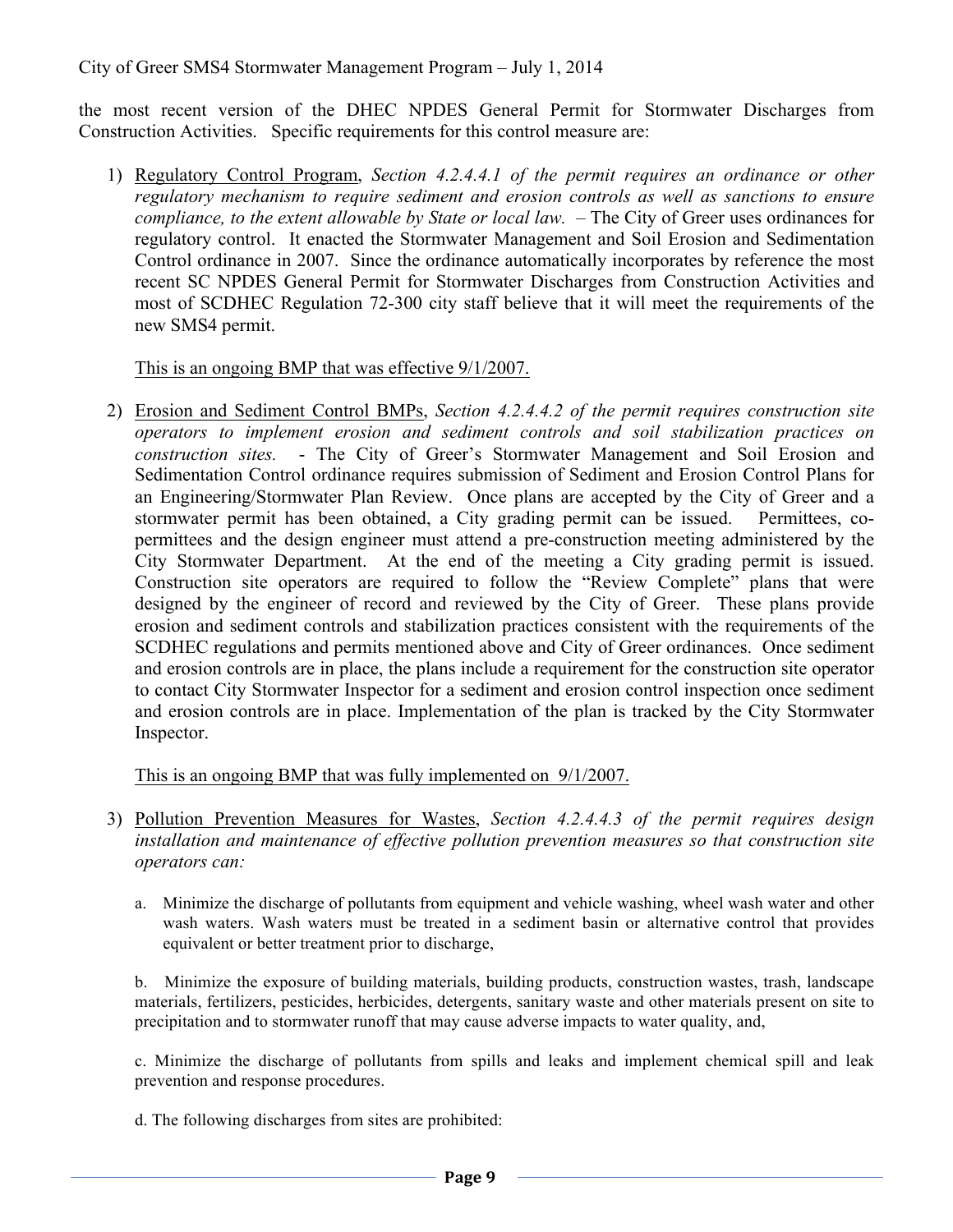i. Wastewater from washout of concrete, unless managed by an appropriate control;

ii. Wastewater from washout and cleanout of stucco, paint, form release oils, curing compounds and other construction materials;

- iii. Fuels, oils, or other pollutants used in vehicle and equipment operation and maintenance; and,
- iv. Soaps or solvents used in vehicle and equipment washing.

Notes and BMPs to meet these requirements are checked during the plan review process and these requirements are reviewed during the pre-construction meeting. City of Greer Standard notes address, portable toilet locations, water line flushing, concrete truck washout, waste, debris and litter. Any deficiencies in the field are noted on the Stormwater Inspection Report.

Much of this BMP was in place prior to  $9/1/2007$  has been updated to meet the requirements of the new SMS4 permit.

b. Stormwater Pollution Prevention Plan (SWPPP), *Section 4.2.4.4.4 of the permit requires submittal of a Stormwater Pollution Prevention Plan for review and acceptance by the SMS4 prior to land disturbing activity.*

Stormwater Pollution Prevention Plans are reviewed during the Engineering/Stormwater Plan Review process. Currently review of the on-site SWPPP follows the SWPPP template provided by SCDHEC. The City of Greer plans to propose a different approach to the on-site SWPPP that we feel is equally if not more protective of water quality.

c. Plan Review, *Section 4.2.4.5 of the permit requires procedures for site plan review.* All proposed commercial, industrial and residential subdivision projects that enter the City of Greer must first proceed through the Planning Advisory Committee, (PAC) meeting. This meeting is purely for informational purposes and does not mean that plans have been approved. Participants are encouraged to attend the meeting during the conceptual design phase. A package containing project comments along with an engineering plan review checklist and plan review fee invoice are submitted to both the developer and design engineer at this meeting. The package contents and plan review checklist may be revised by the City as needed. Site preparation and linear projects are not required to proceed through PAC because no building structures are being built. Typically the design engineer will also have to attend a pre-submittal meeting prior to stormwater plan review. The purpose of this meeting is to check the submittal package for completeness and to check site specific data such as rainfalls, time of concentrations, curve numbers, pond data reports and methodology for skimmer calculations.

Plans are reviewed in order by date received. Plan review data is recorded on a Project Review Data Sheet. Completed reviews are submitted by email in document format to the design engineer and often the permittee as well. Plan reviews document appropriate:

- a) sediment and erosion control,
- b) residential subdivision lot grading and lot control,
- c) hydrology,
- d) standard notes,
- e) storm sewer system,
- f) detention, and
- g) water quality.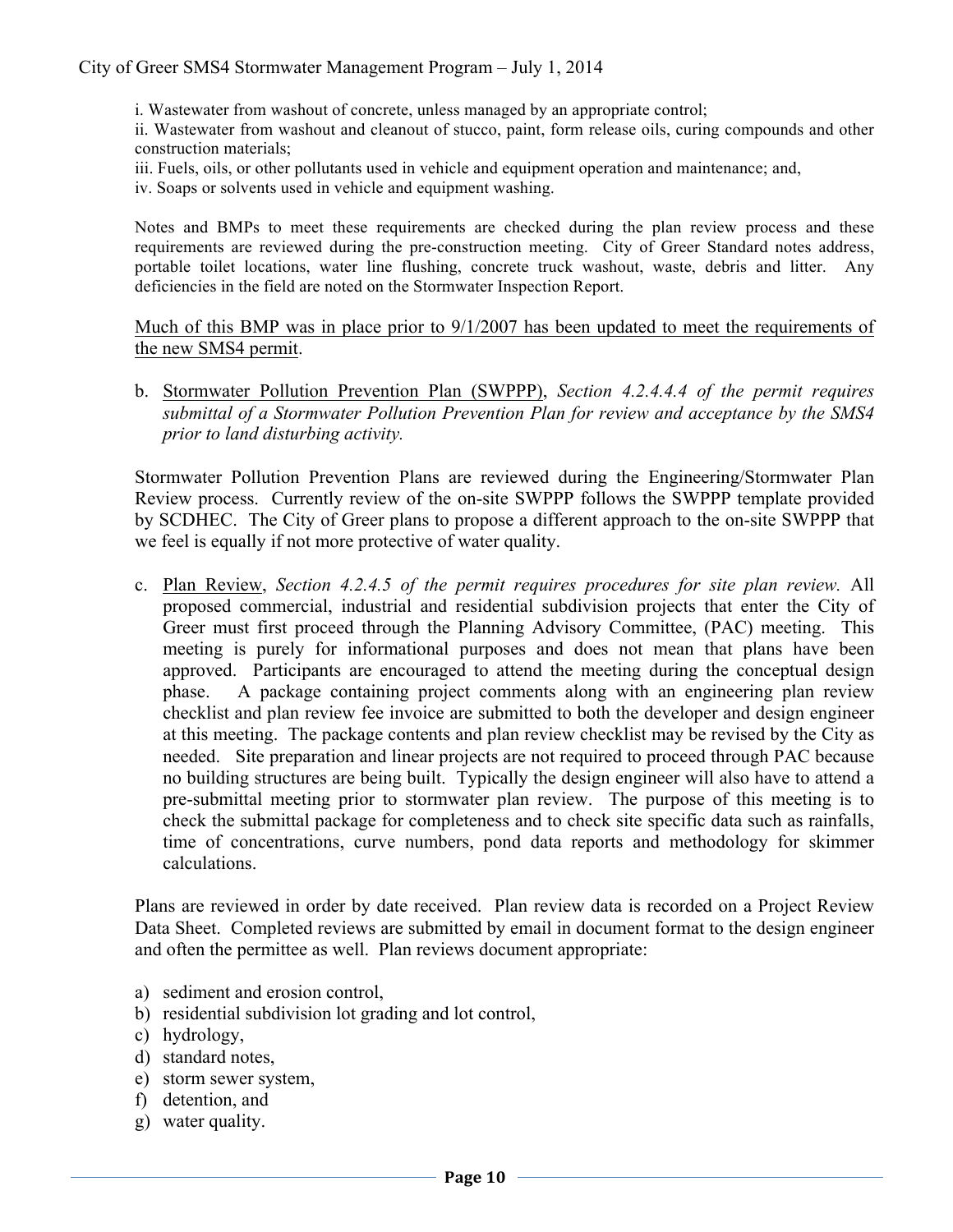Once plans are accepted as "Review Complete" and applicable stormwater permits are received a preconstruction meeting is scheduled. "Review Complete" plans must also include a Stormwater Pollution Prevention Plan and requirements for the design, installation and maintenance of effective pollution prevention measures found in Section 4.2.4.4.3 of the Permit. "Review Complete" plan review procedures follow the checklist located in Appendix IV.

If a construction project disturbs 25 acres or more and discharges a pollutant of concern to TMDL waters and/or to waters listed is on the SC 303(d) List of Impaired Waters, the Stormwater Pollution Prevention Plans must identify potential water quality impacts the permitted discharges may have. The SWPPP must also include a written qualitative and quantitative assessment prepared by the design engineer showing that the BMPs selected will control the discharge of the Pollutant(s) of Concern from construction and post construction discharges so that stormwater discharges will not cause or contribute to a violation of water quality standards. "Review Complete" plans must meet the minimum requirements of *SC DHEC 72-300 through 72-316 and SC DHEC NPDES Permit # SCR100000*.

Plan Reviewers are either Certified Stormwater Plan Reviewers or Professional Engineers.

This is an ongoing BMP that was fully implemented on 9/1/2007.

- d. Inspections *Section 4.2.4.6 of the permit specifies requirements for Construction Site Stormwater Runoff Control Inspections. The City of Greer must maintain an inventory of all construction sites that includes the size of the project, disturbed area and relevant contact information. The City of Greer must track the number of inspections to verify that the minimum numbers of inspections are occurring. Inspection reports and enforcement activity must be documented for each site in the inventory.* Inspection documentation is as follows:
- a) Inventory An inspection inventory is maintained.
- b) Recordkeeping Documentation of construction site inspections and any enforcement actions is kept on the codes drive in the Stormwater folder.
- c) Inspection Procedures Inspection procedures follow the City of Greer stormwater inspection report forms found in Appendix IV.
- d) Inspection Frequency The required inspection frequency required under Section 4.2.4.6 b of the new SMS4 permit is as follows:

| <b>SITE</b>                                       | <b>INSPECTION FREQUENCY</b>                         |
|---------------------------------------------------|-----------------------------------------------------|
| All sites 5 acres or larger<br>a.                 | Within the first two weeks of land disturbing       |
| b. All sites one acre or larger that discharge to | activity and at least monthly during construction.  |
| a BIO impaired water.                             |                                                     |
| c. All sites determined to be a significant       |                                                     |
| threat to water quality.                          |                                                     |
| d. All other construction sites with one acre or  | Inspection must occur at least monthly.             |
| more of soil disturbance.                         |                                                     |
| Inactive sites<br>e                               | All inactive sites must be inspected at least       |
|                                                   | monthly.                                            |
| Final inspection<br>f                             | Inspect all permitted projects to ensure that all   |
|                                                   | graded areas have reached final stabilization, that |
|                                                   | all temporary control measures have been removed,   |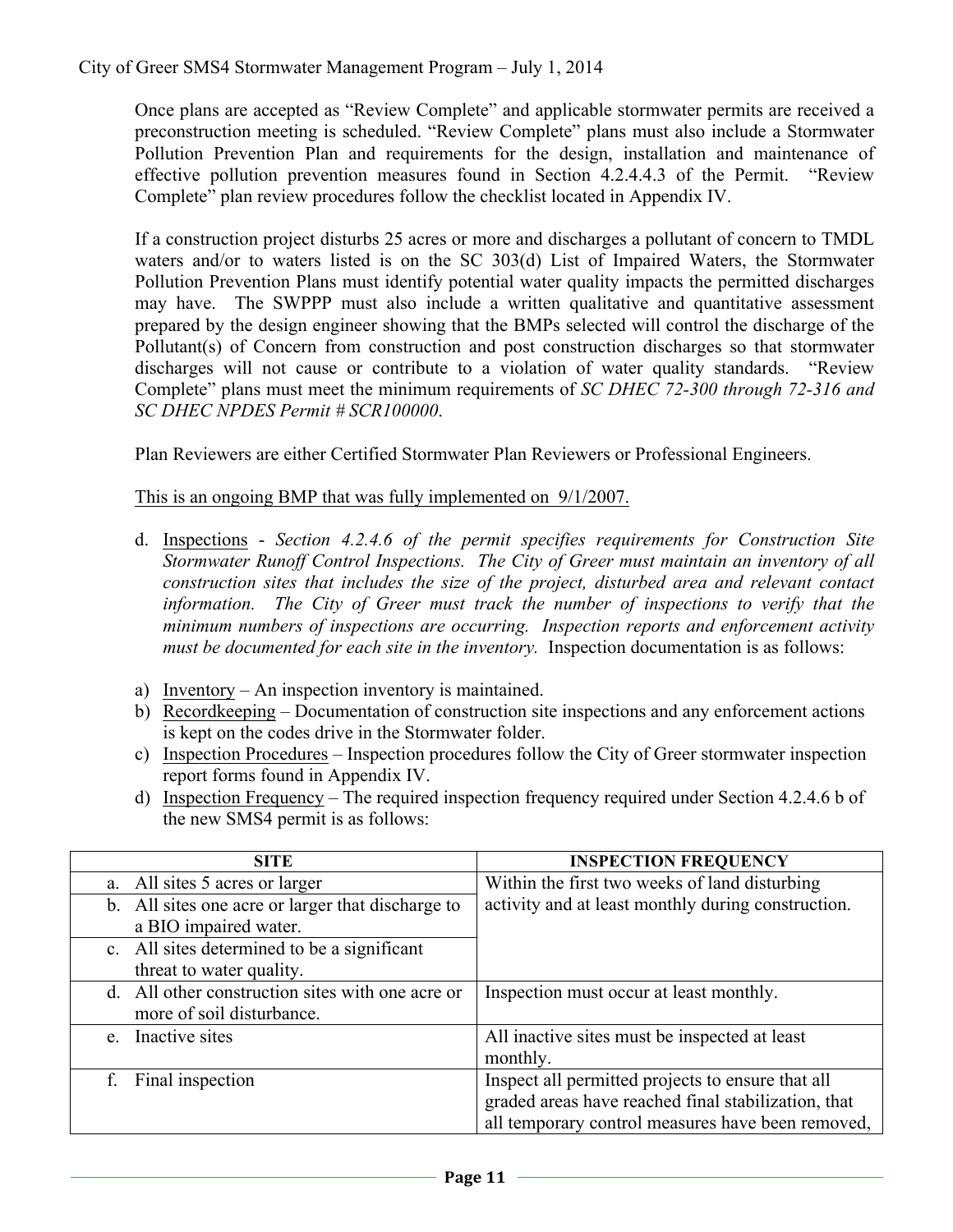| and permanent stormwater control structures have |
|--------------------------------------------------|
| been permitted.                                  |
|                                                  |

- *e.* Enforcement, *An Enforcement Response Plan as required by Section 4.2.4.7 of the permit can be found in Appendix I.* Although City ordinances and the Enforcement Response Plan allow verbal warnings, written notices, stop work orders, court appearance tickets, consent orders, fines and imprisonment it is seldom needed because of the stormwater surety system. The stormwater surety system is outlined in Section 90-363 of the City's Stormwater Management and Soil Erosion and Sedimentation Control ordinance. Bonds (must use the City of Greer's bond form), Standby Letters of Credit and Cash (held in an escrow account) are accepted methods of payment for the stormwater surety. A stormwater surety estimate is prepared by the design engineer. The estimate must include the cost plus 20% to complete necessary stormwater management facilities and maintain sediment and erosion controls according to the "Review Complete" plans.
- *f.* MS4 Staff Training, *(Section 4.2.4.8 of the SMS4 permit requires staff implementing the construction stormwater program including plan review, construction site inspections and enforcement to be trained to conduct their activities.*) Staff certifications are as follows:

Lillian Hanley – Certified Stormwater Plan Reviewer; Certified Erosion Prevention and Sediment Control Inspector and has also attended a Code Enforcement class.

Dan Cain – Certified Erosion Prevention and Sediment Control Inspector

- g. Construction Site Operator and Public Involvement, *(Requirements from Section 4.2.4.9 are as follows):*
- a. Construction Operator Education *(Section 4.2.4.9a) Develop and implement an effective communication process with construction contractors to education them on areas in which improvements are needed and to enforce any required actions.*
	- i) The City of Greer holds the first pre-construction meeting for all construction projects. DHEC coverage letter requirements, pollution prevention measures, construction site plan sediment and erosion control BMPs, post-construction BMPs, On-site SWPPP recordkeeping, as-built certification, project close-out, stormwater surety refund, dust control, sediment tracking, and water quality impact are reviewed at the meetings. Subsequent pre-construction meetings are the responsibility of the permittee.
	- ii) Emails are forwarded to local contractors and engineers of upcoming of various training programs in the upstate that are applicable to Construction Site Stormwater Runoff.
- b. Construction Site Public Involvement *(Section 4.2.4.9b) Implement procedures for receipt and consideration of information submitted by the public.*

The public can make requests for information and services via the following methods:

- i) Emailing, telephoning or writing city staff (contact information is available on the website)
- ii) Telephoning City Hall
- iii) "Request A Service" portal on the City homepage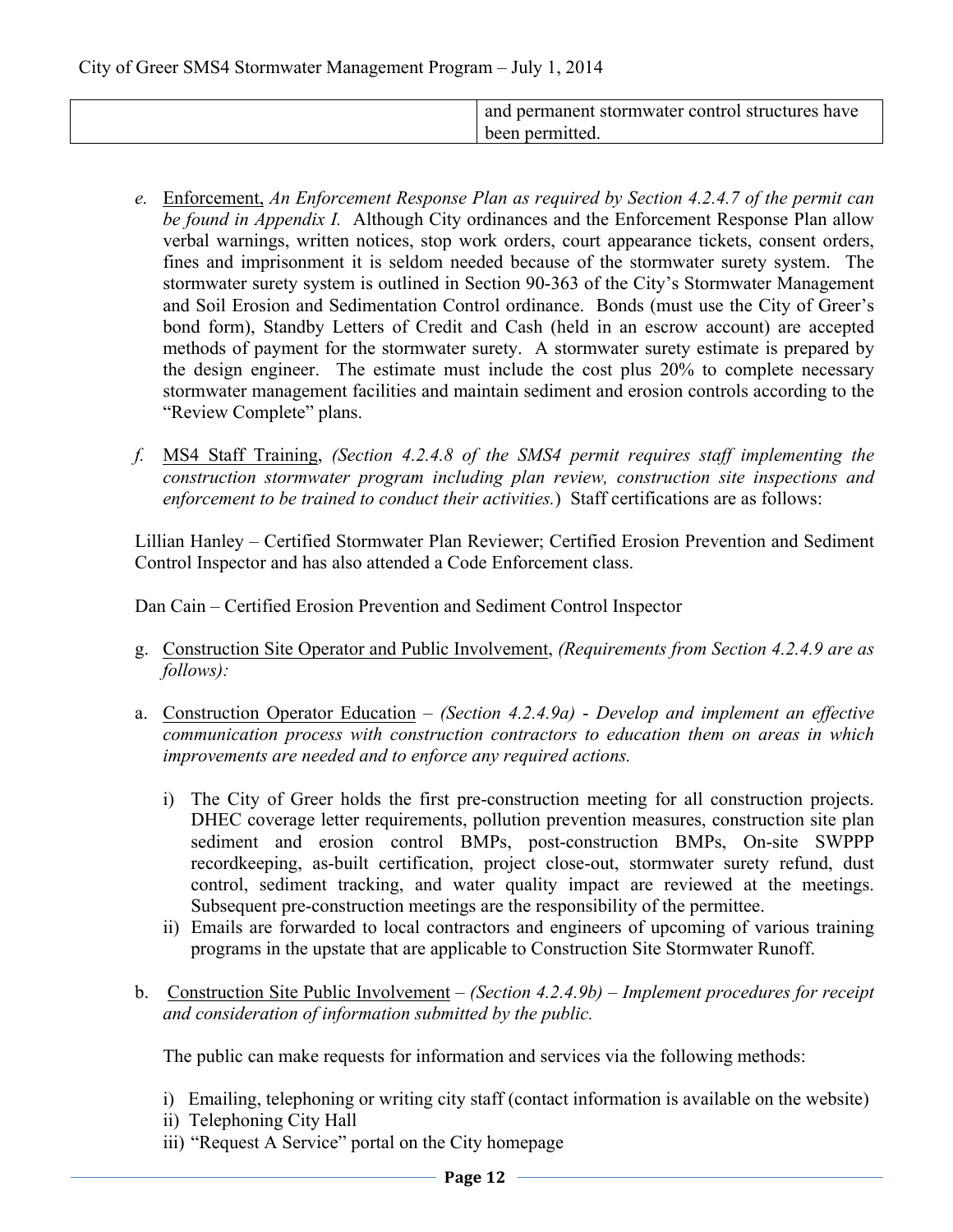- iv) Public Hearings
- v) Public Forum at City Council meetings
- vi) Freedom of Information Act requests (forms available on the website and at City Hall).

## **MINIMUM CONTROL MEASURE V – POST CONSTRUCTION STORMWATER MANAGEMENT**

#### **Responsible SMS4 Employees**

City Engineer – Item 1 and 7 Stormwater Engineer – Items 1, 2, 3, 4, 5, 9a, 10c and 10d. Stormwater Inspector – Items 6, 7, 8, 9b, 10a, 10b and 10e.

- 1) Post-construction Stormwater Management Program *Per section 4.2.5.1 the City of Greer is required to implement a program to control stormwater discharges from new development and redeveloped sites that disturb at least one acre of land including those that are part of a larger common plan of development. The City must ensure that stormwater control measures for these sites approximate pre-developed conditions to the maximum extent practicable, (MEP) and protect water quality.*
- 2) Site Performance Standards *Per section 4.2.5.2 the City of Greer is required to implement and enforce a requirement that owners or operators for sites described in section 4.2.5.1 design, install, implement and maintain stormwater control measures that approximate pre-development conditions to the MEP and protect water quality. The first inch of runoff must be addressed.*

The City's Stormwater Management and Soil Erosion and Sedimentation Control ordinance requires detention of the 2, 10 and 25 year storm events. It also includes requirements for projects that disturb less than one acre of land. Water quality treatment of the first inch of rainfall is required. The design engineer may select one or a combination of post-construction Best Management Practices to meet this requirement.

*3)* Re-developed sites – *Section 4.2.5.2.3 allows incentives for re-developed sites.*

When re-developing an existing site, the design engineer may count the existing impervious area as a pre-developed condition thereby reducing detention requirements. Even so water quality treatment and velocity dissipation may still be required.

4) Site Plan Review – *Under Section 4.2.5.3 the City of Greer is required to assure that all new development and redevelopment meets the performance standards required by Section 4.2.5.2 of the new SMS4 permit through the establishment of project review, approval and enforcement procedures. Site plan reviews must be performed on all new development and redevelopment projects disturbing one acre or more (including those that disturb less than one acre if they are a Larger Common Plan, LCP). The site plan review must specifically address how the project meets the performance standards of this section and how the project will ensure long-term maintenance.* 

Post-construction site plan review follows the Plan Review Check List and the Stormwater Management and Soil Erosion and Sedimentation Control ordinance.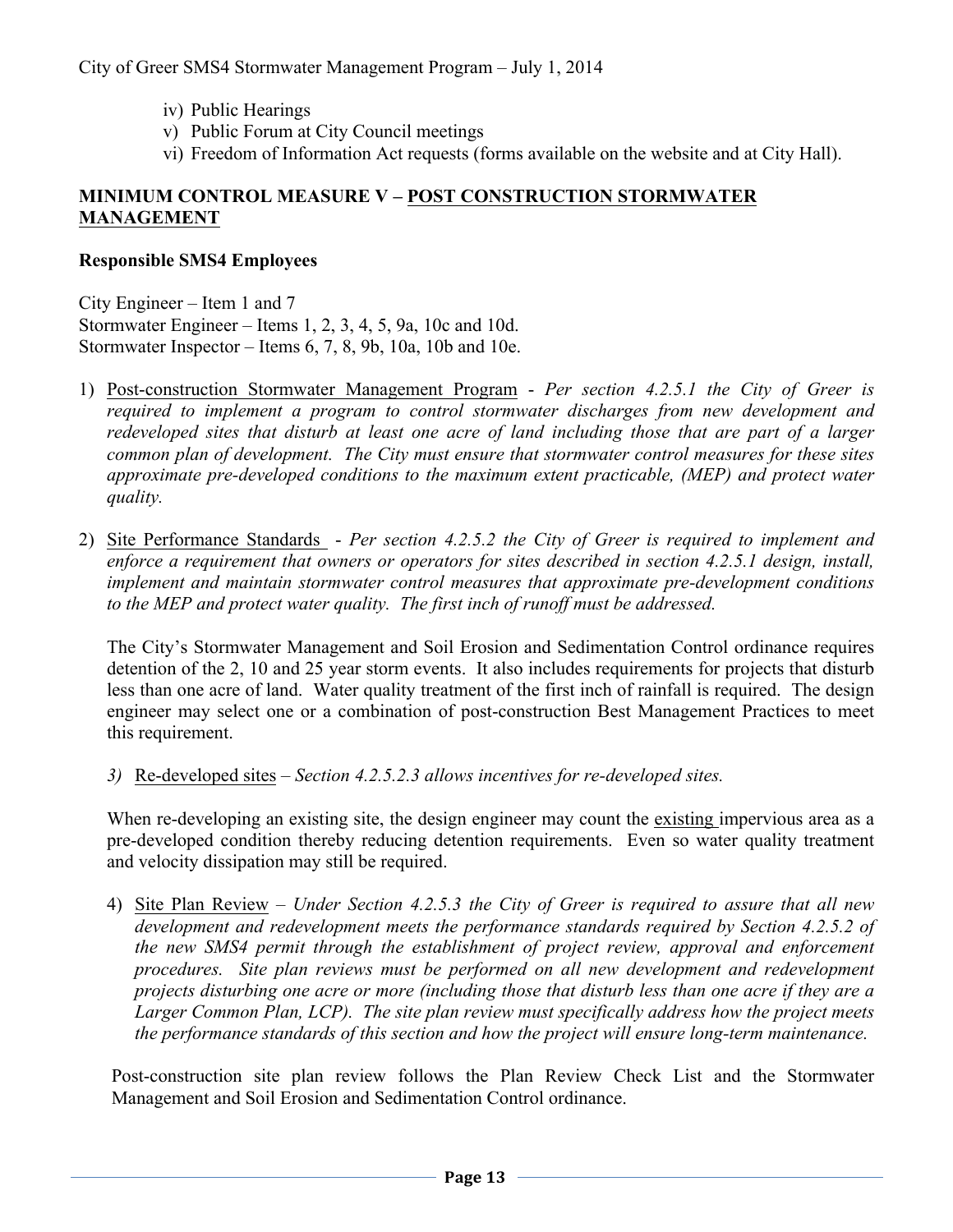5) Long Term Maintenance - *Section 4.2.5.4.1 of the new SMS4 permit requires perpetual maintenance of stormwater control measures.*

Perpetual maintenance of stormwater control measures such as stormwater management systems and water quality devices is addressed by the following:

- i) Stormwater Management and Soil Erosion and Sedimentation Control ordinance,
- ii) Stormwater Management and Water Quality Device Agreements (passes to assigns), see

http://www.cityofgreer.org/docs/BldgDevStandards/stormwater/PMagreement.pdf

http://www.cityofgreer.org/docs/BldgDevStandards/stormwater/WQDagreement.pdf

- iii) Maintenance and Repair of Stormwater Management Systems and/or Water Quality Devices ordinance.
- 6) Verification of Maintenance Responsibilities *Starting with the effective date of this permit the City of Greer is required under Section 4.2.5.4.2 to provide verification of maintenance of the permanent structural stormwater control measures installed pursuant to this section.*

Owner/operators of permanent stormwater control measures will be required to submit verification of maintenance to the City of Greer.

7) Inventory of Post Construction Stormwater Control Measures - *Starting with the effective date of this permit, The City of Greer is required under Section 4.2.5.5 of the new SMS4 permit to maintain an inventory of all post-construction structural stormwater control measures installed and implemented at new development and re-developed sites.*

The City of Greer has an existing permanent BMP inventory and periodically updates its inventory.

*8)* Inspection Frequency – *Starting with the effective date of this permit, and per Section 4.2.5.6.1 the City of Greer must conduct a post-construction operation and maintenance inspection of all stormwater control structures at least once per permit term.* 

The City of Greer will conduct a cursory post-construction operation and maintenance inspection at least once per permit term on all stormwater control structures installed since the effective date of the new SMS4 permit. If more than a cursory inspection is required then, per city ordinance, the City of Greer will require the owner to have an inspection performed by a professional engineer licensed in the state of South Carolina.

*9)* Post-construction Inspection - *Within 30 days of completion of a project, per Section 4.2.5.6.2 of the new SMS4 permit, the City of Greer is required to conduct a post-construction inspection to verify that the stormwater control measures have been installed according to the approved plans.*

The City of Greer does not necessarily hold a Certificate of Occupancy because site stormwater control measures are not quite complete. Stormwater project close-out consists of as-built review and a project close-out inspection. Permittees call for their project close-out inspection and asbuilt review because they cannot receive a refund on their stormwater surety until they pass as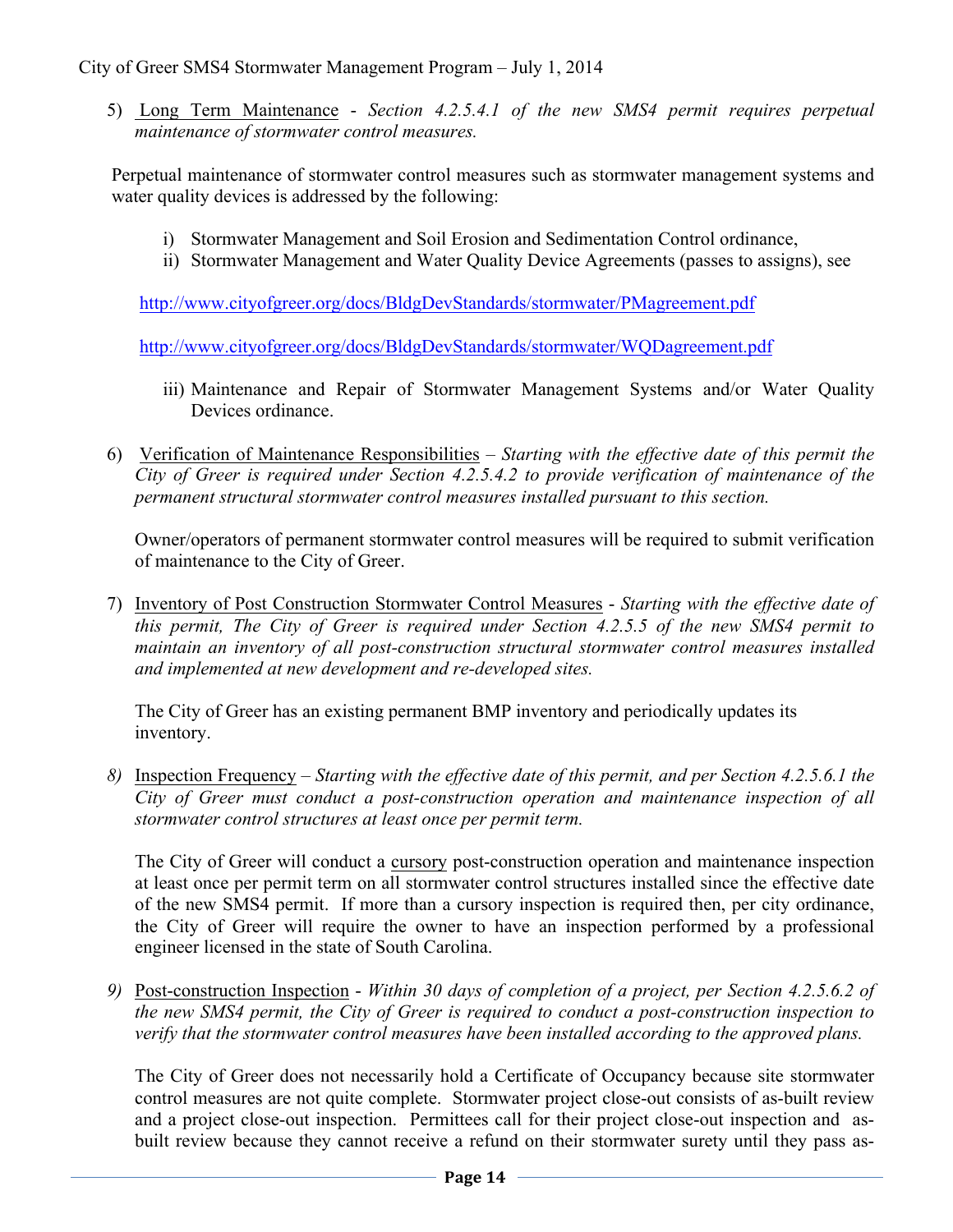built review. The stormwater inspector also sends a reminder of this requirement on the City of Greer inspections.

- a) As-built Review Per city ordinance none of the stormwater surety can be released until as-built review is complete. As-built review consists of a review of the as-built survey as required by the SC DHEC project coverage letter, the City of Greer's As-built Certification forms and the "Review Complete" plans. As-built review is pass/fail. If the stormwater management structures and water quality devices installed can "function as designed" then they "pass" review. Per city ordinance twenty percent of the stormwater surety is held for one year past project completion.
- b) Project close-out Inspection The project close-out inspection is conducted by the City of Greer Stormwater Inspector and the Design Engineer. They agree on a punch list as they inspect and the Design Engineer forwards the punch list to the owner and applicable contractors. A copy of the punch list is also kept by the City of Greer.
- 10) Inspection Reports *Per Section 4.2.5.6.3 the City of Greer is required to document and maintain records of its inspection findings and enforcement actions in an inspection report.* Location of forms and documentation is as follows:
	- a) Cursory City of Greer Stormwater Management Facility Inspection form See Appendix V
	- b) Copies of Post-construction Inspection reports are found on the codes drive in Stormwater folder/ Post Construction file.
	- c) As-built Certification forms can be found at:

http://www.cityofgreer.org/docs/BldgDevStandards/stormwater/asbuiltcert.pdf

http://www.cityofgreer.org/docs/BldgDevStandards/stormwater/waterqualitydevice.pdf

- d) As-built Reviews can be found on the codes drive in the Stormwater folder/ As-built file.
- e) Project Close-out Inspections can be found on the codes drive in the Stormwater folder.

#### **MINIMUM CONTROL MEASURE VI – POLLUTION PREVENTION/GOOD HOUSEKEEPING**

#### **Responsible SMS4 Employees**

City Engineer – Items 1, 3, 4 and 5. Stormwater Engineer – Items 2 and 10a. Stormwater Inspector – Item 9 Consultant – Item 6 Director of Public Services – 8 a through 8g and 10 c. Director of Parks and Recreation – 8g, 8 h and 10 b. Responsibilities for contractor oversight (item 11) are by Department per project.

*Under Section 4.2.6 of the new SMS4 permit the City of Greer is required to develop and implement an operation and maintenance program that includes a training component and has the ultimate goal of reducing pollutant runoff from municipal operations.* Elements of the Pollution Prevention/Good Housekeeping Minimum Control Measure include: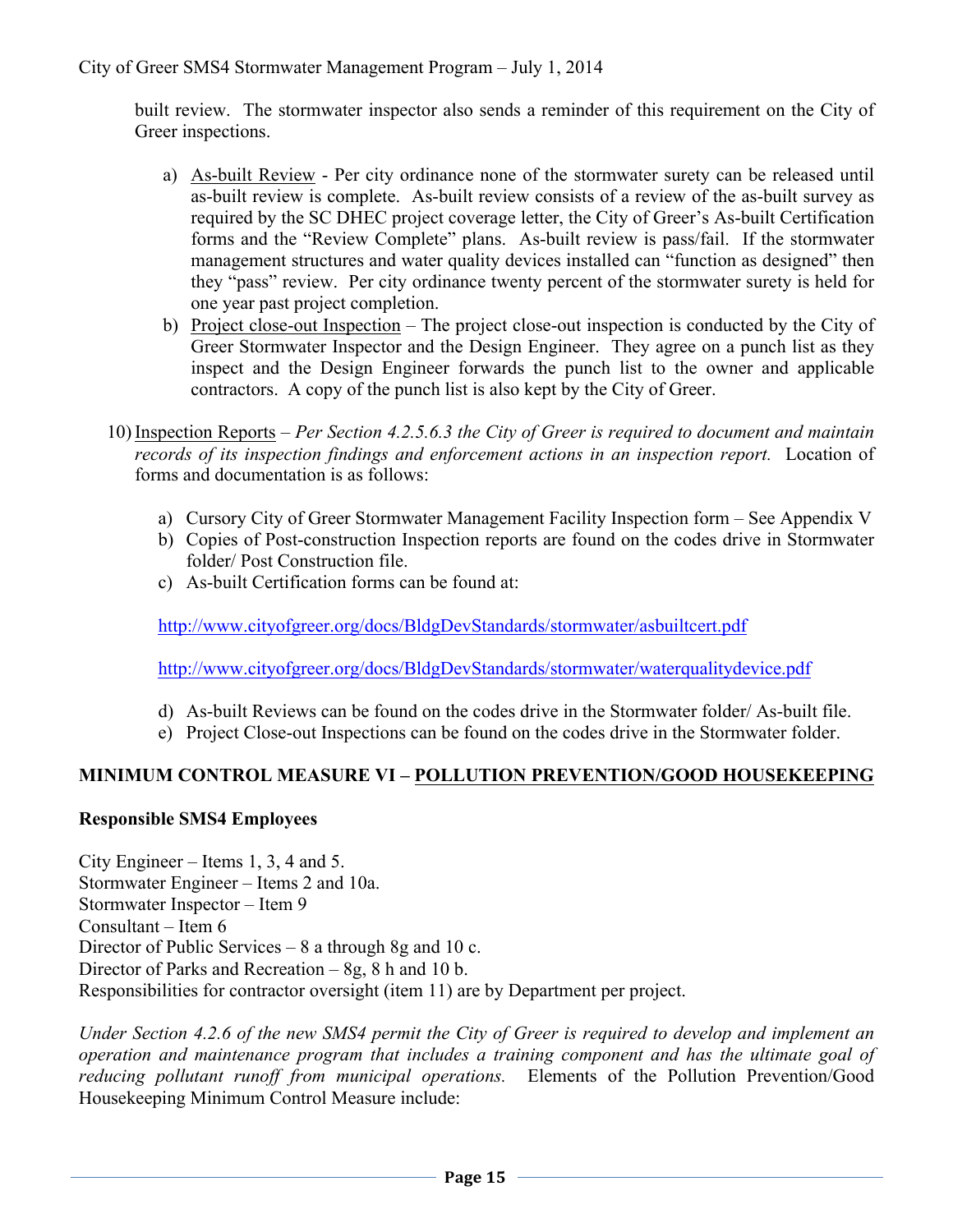1) Municipal Facility and Stormwater Control Inventory – *Section 4.2.6.1.1 includes a requirement to maintain an inventory of municipal facilities such as public work yards, equipment yards, maintenance facilities, public buildings, and landscape maintenance on municipal property (ex. parks) and municipally owned and/or maintained structural stormwater controls.*

A list of municipal facilities is being developed and once developed it will be maintained and available for review by the permitting authority.

2) Industrial Facilities - *Section 4.2.6.1.2 requires the City of Greer to include a list of municipally owned/operated facilities with Industrial Stormwater Permits. We are also required to include a list of industrial permitted facilities that discharge to the City of Greer SMS4.* 

A list is being developed.

*3)* Municipally-owned or Operated Facility Comprehensive Assessment of Pollutant Discharge Potential – *At least once during the permit term the City of Greer must develop a comprehensive assessment of the municipal facilities listed in item 1.* 

An assessment will be performed during the permit term.

*4)* High Priority Facilities *– Per Section 4.2.6.2.2 the City of Greer is required to designate facilities that have a high potential to generate stormwater pollutants as "high priority".*

Facilities will be evaluated and identified if found.

*5)* Documentation of Comprehensive Assessment Results – *Per Section 4.2.6.2.3 the City of Greer is required to document the results of the assessments and maintain copies of all site evaluation checklists used to conduct the assessment. The documentation must include the initial assessment and any identified deficiencies and corrective actions taken.* 

The appropriate documentation will be prepared and maintained.

6) Facility Specific Stormwater Management Inspections for "High Priority" Facilities – *Per Section 4.2.6.3.1, beginning 1/1/2016 the City of Greer is required to conduct comprehensive inspections of "high priority" facilities including all stormwater controls. Inspections must be documented and records of the inspections must be maintained by the City of Greer. Inspection reports must include any deficiencies and corrective actions.* 

Annual inspections of "high priority" facilities will begin by January 1, 2016 and inspection records will be maintained.

7) Storm Sewer System Maintenance Activities/Assessment and Prioritization of MS4 Catch Basins – *Per Section 4.2.6.4.1 the City of Greer must prioritize its storm water management system structures and implement a maintenance schedule.* 

The City of Greer will clean and maintain catch basins on an as-needed basis.

8) Municipal Activities and Operations – *Per Section 4.2.6.4.2of the new SMS4 permit the City of Greer is required to develop a set of pollution prevention measures that when applied during*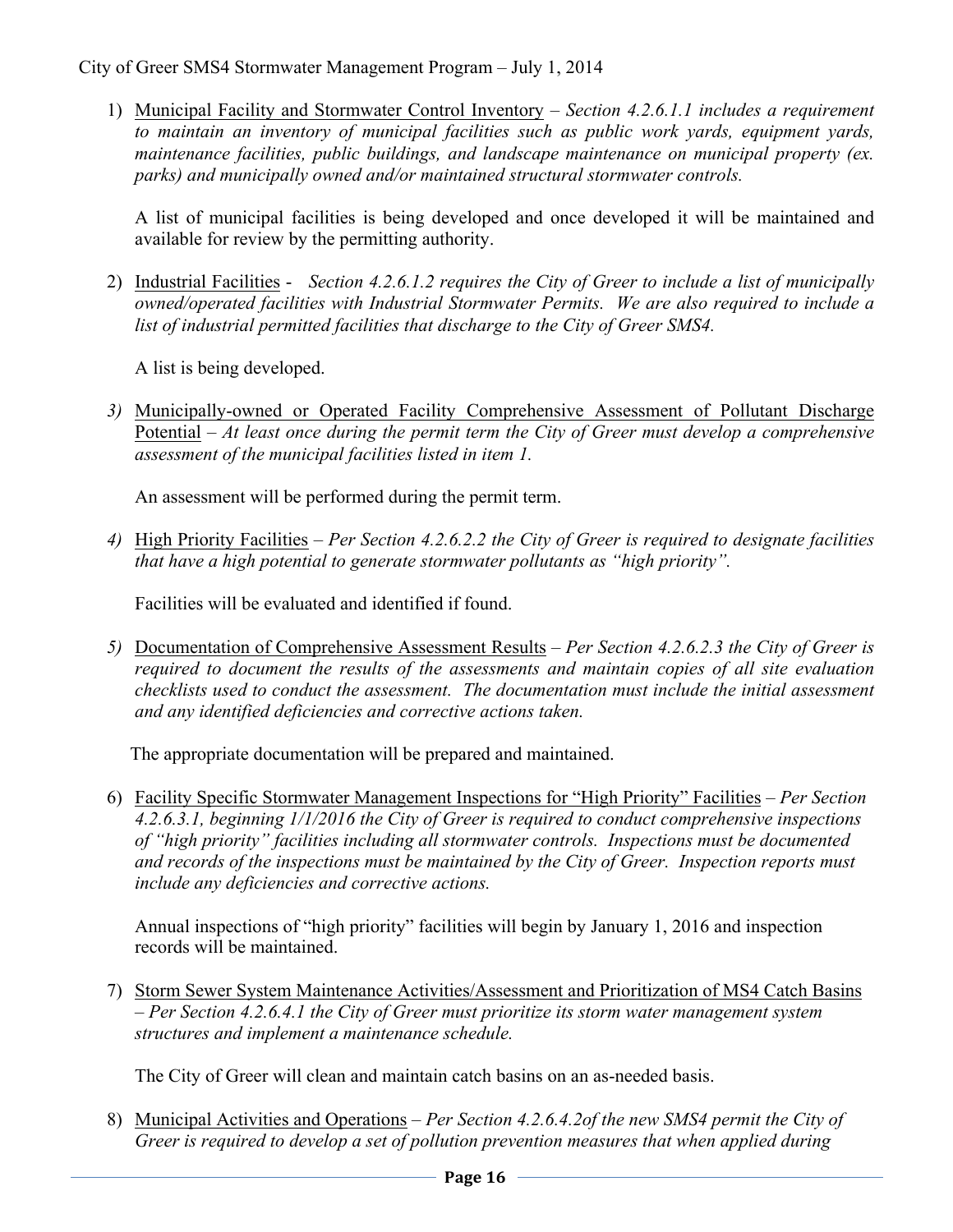*operation and maintenance activities, will reduce the discharge of pollutants in stormwater.*  Pollution prevention measures for City of Greer operation and maintenance activities and municipally sponsored events include:

- a) Street Sweeping The City of Greer regularly sweeps city streets according to its street sweeping schedule. The sweepings are disposed of at the county landfill.
- b) Vac Truck Jetting The City's vacuum truck will operated so that pollutants will not be discharged to waterbodies when jetting storm sewer systems.
- c) Cold Weather Operations The City of Greer will maximize the use of inert materials such as sand for road deicing operations. Salt will be used as a last resort.
- d) Cold Weather Operations Once a winter storm has passed the City of Greer will endeavor to collect sand used in road deicing operations with the street sweeper.
- e) Paving Operations On an as needed basis residual asphalt material will be collected with the street sweeper after paving or patching streets.
- f) Spills spills of fuel, oil, fertilizer, etc. will be cleaned up as soon as possible.
- g) Lawn Maintenance Use of lawn maintenance chemicals such as fertilizers, herbicides and pesticides will be used according to their label and by trained personnel.
- h) Municipally Sponsored Events
	- a. Cigarette Litter Cans will be provided in smoking areas.
	- b. Trash cans are available for litter.
	- c. Trash and litter will be removed at the close of City events.
	- d. Members of the Events staff will periodically monitor activities.
	- e. Special contracts with the City of Greer Events Department are required to allow cooking at events.
	- f. When cooking grease is involved grease mats and an approved method of grease disposal is required.
	- g. Discharge of beverages, liquids or cleaning materials into the storm drain or storm sewer system is prohibited (Prohibition noted in contract with City of Greer).
- 9) Maintenance of Municipally-owned and/or Maintained Structural Stormwater Controls *Per section 4.2.6.4.3 the City of Greer is required to inspect, and maintain all municipally owned or maintained structural stormwater controls.*

Once per permit term city owned structural stormwater controls will be inspected. Maintenance will occur according to an established schedule.

- 10) Annual Pollution Prevention and Good Housekeeping Training *Per Section 4.2.6.5 the City of Greer must develop an annual employee training program for appropriate employees involved in implementing pollution prevention and good housekeeping practices.* 
	- a) Annual Pollution Prevention Training is conducted by the Stormwater Division. Employees from the Recycle Center, Public Services, Parks and Recreation and Animal Control attend the training.
	- b) Pesticide training is contracted through the Parks and Recreation Department. Personnel from both Public Services and Parks and Recreation attend the training.
	- c) Equipment training When new equipment is purchased crew members are trained by the vendor on the proper use of the equipment.